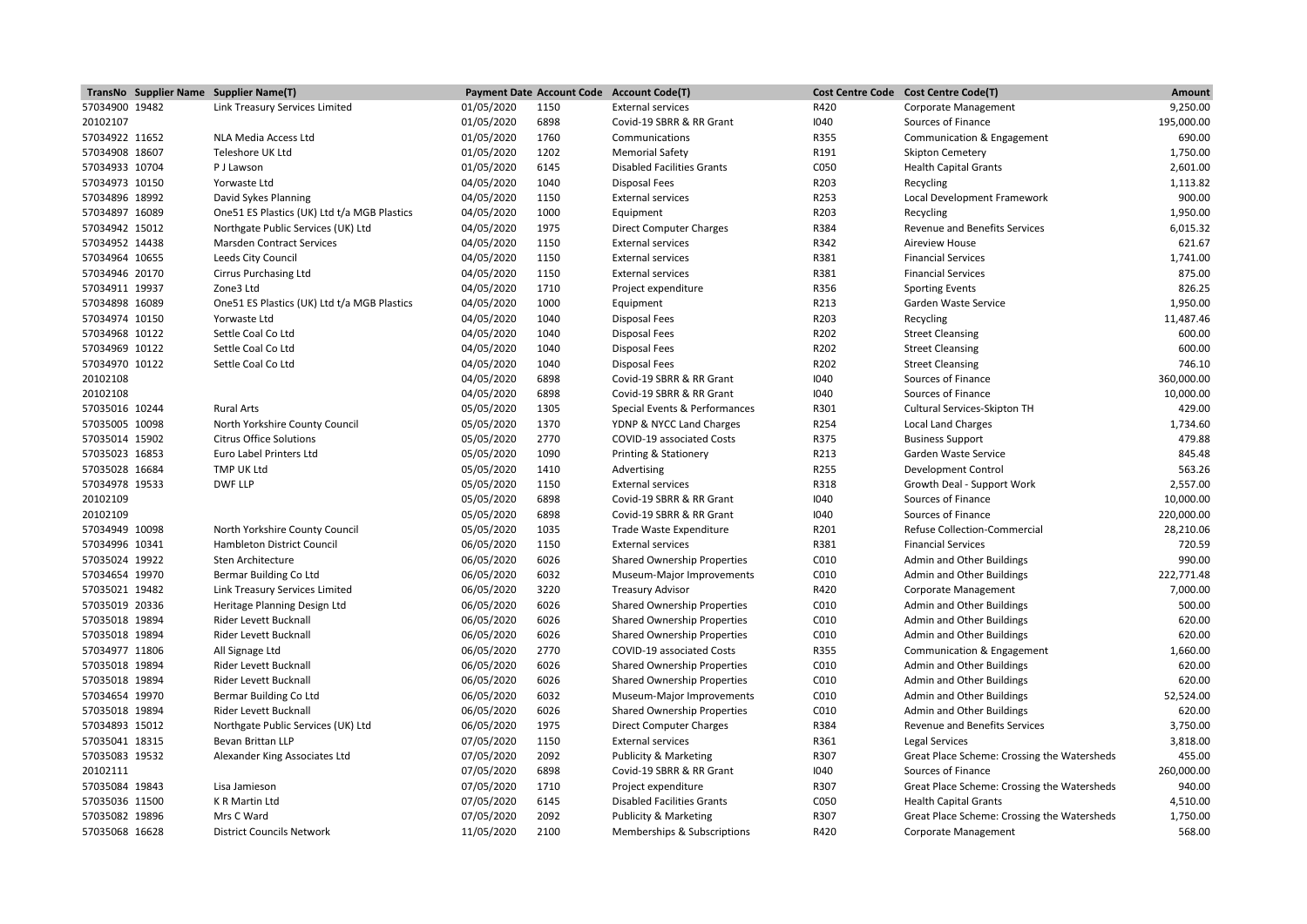|                | TransNo Supplier Name Supplier Name(T)          |            |      | Payment Date Account Code Account Code(T) |              | Cost Centre Code Cost Centre Code(T)        | Amount             |
|----------------|-------------------------------------------------|------------|------|-------------------------------------------|--------------|---------------------------------------------|--------------------|
| 57034959 10742 | Vodafone Ltd                                    | 11/05/2020 | 1810 | Network                                   | R400         | <b>Information Technology Services</b>      | 1,984.10           |
| 57035089 20160 | <b>RNS Publications</b>                         | 11/05/2020 | 1410 | Advertising                               | R190         | <b>Bereavement Services</b>                 | 695.00             |
| 57035085 20338 | Appleyard & Trew                                | 11/05/2020 | 1150 | <b>External services</b>                  | R190         | <b>Bereavement Services</b>                 | 500.00             |
| 57035096 10150 | Yorwaste Ltd                                    | 11/05/2020 | 1040 | <b>Disposal Fees</b>                      | R203         | Recycling                                   | 3,746.41           |
| 57035045 18191 | NCH (UK) Ltd                                    | 11/05/2020 | 1020 | Consumable Goods                          | D105         | Craven Leisure                              | 1,000.62           |
| 57035111 20228 | <b>Vistech Services</b>                         | 12/05/2020 | 1150 | <b>External services</b>                  | R342         | <b>Aireview House</b>                       | 827.92             |
| 57035106 19194 | <b>LDN Architects LLP</b>                       | 12/05/2020 | 6032 | Museum-Major Improvements                 | C010         | Admin and Other Buildings                   | 5,000.00           |
| 57035110 20080 | Engineering + Foundry Supplies (Colne) Ltd      | 12/05/2020 | 2770 | COVID-19 associated Costs                 | R211         | Waste Management                            | 733.68             |
| 57035105 19194 | <b>LDN Architects LLP</b>                       | 12/05/2020 | 6032 | Museum-Major Improvements                 | C010         | Admin and Other Buildings                   | 7,500.00           |
| 57035107 18674 | Dr Gordon Wallace                               | 12/05/2020 | 2030 | <b>General Fees</b>                       | R190         | <b>Bereavement Services</b>                 | 1,572.50           |
| 57035108 18458 | Ilkley & Wharfedale Medical Practice            | 12/05/2020 | 2030 | <b>General Fees</b>                       | R190         | <b>Bereavement Services</b>                 | 1,742.13           |
| 57035115 17450 | Horton Housing Support Ltd                      | 12/05/2020 | 1612 | <b>Homelessness Strategy</b>              | R343         | Homelessness                                | 12,375.00          |
| 57035109 17274 | <b>RH Environmental Ltd</b>                     | 12/05/2020 | 1280 | <b>General Licences</b>                   | R220         | <b>Environmental Health Services</b>        | 2,040.00           |
| 20102112       |                                                 | 12/05/2020 | 6898 | Covid-19 SBRR & RR Grant                  | 1040         | Sources of Finance                          | 220,000.00         |
| 57034624 17025 | AG&P Jackson Chartered Surveyors & Land Agents  | 12/05/2020 | 1150 | <b>External services</b>                  | R255         | <b>Development Control</b>                  | 462.00             |
| 57035115 17450 | Horton Housing Support Ltd                      | 12/05/2020 | 5000 | <b>Government Grants</b>                  | R343         | Homelessness                                | 8,250.00           |
| 57035020 18992 | David Sykes Planning                            | 13/05/2020 | 1150 | <b>External services</b>                  | R253         | Local Development Framework                 | 720.00             |
| 57035136 18013 | Flowbird Smart City UK Limited                  | 13/05/2020 | 6009 | Car Park Machines                         | C010         | Admin and Other Buildings                   | 1,162.50           |
| 57034889 20067 | Microcopy Systems Ltd                           | 13/05/2020 | 6278 | Digitisation & Archiving Project          | C080         | Electronic Government Implementation        | 8,304.89           |
| 57035150 20343 | Servatech                                       | 14/05/2020 | 1000 | Equipment                                 | R400         | <b>Information Technology Services</b>      | 5,970.00           |
| 57034713 20206 | Eastwoods & Partners (Consulting) Engineers Ltd | 14/05/2020 | 6026 | <b>Shared Ownership Properties</b>        | C010         | Admin and Other Buildings                   | 1,762.50           |
| 57034713 20206 | Eastwoods & Partners (Consulting) Engineers Ltd | 14/05/2020 | 6026 | <b>Shared Ownership Properties</b>        | C010         | Admin and Other Buildings                   | 4,680.00           |
| 57034713 20206 | Eastwoods & Partners (Consulting) Engineers Ltd | 14/05/2020 | 6026 | <b>Shared Ownership Properties</b>        | C010         | Admin and Other Buildings                   | 2,167.89           |
| 57034713 20206 | Eastwoods & Partners (Consulting) Engineers Ltd | 14/05/2020 | 6026 | <b>Shared Ownership Properties</b>        | C010         | Admin and Other Buildings                   | 1,500.00           |
| 20102113       |                                                 | 15/05/2020 | 6898 | Covid-19 SBRR & RR Grant                  | 1040         | Sources of Finance                          | 215,000.00         |
| 20102113       |                                                 | 15/05/2020 | 6898 | Covid-19 SBRR & RR Grant                  | 1040         | Sources of Finance                          | 10,000.00          |
| 57035164 15386 | Aebi Schmidt UK Ltd                             | 18/05/2020 | 6305 | <b>Replacement Vehicles</b>               | R211         | <b>Waste Management</b>                     | 67,500.00          |
| 57035166 10150 | Yorwaste Ltd                                    | 18/05/2020 | 1040 | <b>Disposal Fees</b>                      | R203         | Recycling                                   | 597.62             |
| 57035140 18992 | David Sykes Planning                            | 18/05/2020 | 1150 | <b>External services</b>                  | R253         | Local Development Framework                 | 600.00             |
| 57035158 16841 | <b>Thomson Reuters</b>                          | 18/05/2020 | 2100 | Memberships & Subscriptions               | R255         | <b>Development Control</b>                  | 1,907.00           |
| 57035155 17411 | Midland Software Ltd                            | 18/05/2020 | 6277 | Integrated Asset Management System        | C070         | IT System Upgrades and Replacements         | 1,800.00           |
| 57035183 20348 | Henry Boot Developments Limited                 | 19/05/2020 | 6146 | Growth Deal - Highways Improvements       | C040         | <b>ECD Capital Grants</b>                   | 3,000.00           |
| 57035181 20228 | <b>Vistech Services</b>                         | 19/05/2020 | 1150 | <b>External services</b>                  | R342         | <b>Aireview House</b>                       | 733.12             |
| 20102114       |                                                 | 19/05/2020 | 6898 | Covid-19 SBRR & RR Grant                  | 1040         | Sources of Finance                          | 265,000.00         |
| 57035176 20347 | Skipton Refugee Support Group                   | 19/05/2020 | 2080 | <b>Grants &amp; Donations</b>             | R355         | Communication & Engagement                  | 1,500.00           |
| 57035167 10150 | Yorwaste Ltd                                    | 19/05/2020 | 1040 | <b>Disposal Fees</b>                      | R203         | Recycling                                   | 18,991.49          |
| 57035177 10185 | Glusburn Parish Council                         | 19/05/2020 | 2080 | Grants & Donations                        | R355         | Communication & Engagement                  | 1,265.49           |
|                |                                                 |            |      |                                           |              |                                             | 495.00             |
| 57034997 11309 | Civica UK Ltd                                   | 19/05/2020 | 1825 | Hardware & Environment (Server Room)      | R400<br>C040 | <b>Information Technology Services</b>      |                    |
| 57035182 20348 | Henry Boot Developments Limited                 | 19/05/2020 | 6146 | Growth Deal - Highways Improvements       | R400         | <b>ECD Capital Grants</b>                   | 6,000.00<br>560.00 |
| 57034948 18544 | <b>ACS Business Supplies</b>                    | 19/05/2020 | 1020 | Consumable Goods                          | R400         | <b>Information Technology Services</b>      |                    |
| 57034907 17201 | Softcat                                         | 19/05/2020 | 1835 | Software & Licensing                      |              | <b>Information Technology Services</b>      | 4,824.50<br>700.00 |
| 57035171 16827 | Razorblue Ltd                                   | 19/05/2020 | 1835 | Software & Licensing                      | R400         | <b>Information Technology Services</b>      |                    |
| 57035180 19563 | Raising Aspirations Empowering Change Ltd       | 19/05/2020 | 1710 | Project expenditure                       | R307         | Great Place Scheme: Crossing the Watersheds | 500.00             |
| 57035201 19563 | Raising Aspirations Empowering Change Ltd       | 20/05/2020 | 1710 | Project expenditure                       | R317         | Growth Deal - Skipton Station Regeneration  | 840.00             |
| 57035193 20305 | Barcham                                         | 20/05/2020 | 1150 | <b>External services</b>                  | R255         | <b>Development Control</b>                  | 3,171.00           |
| 57035197 18902 | <b>Cornerstone Barristers</b>                   | 20/05/2020 | 1150 | <b>External services</b>                  | R255         | <b>Development Control</b>                  | 8,175.00           |
| 57035133 16398 | Pro-Active Maintenance Ltd                      | 21/05/2020 | 1150 | <b>External services</b>                  | R125         | <b>Belle Vue Square</b>                     | 735.00             |
| 57035094 17996 | Vivedia Ltd                                     | 21/05/2020 | 1975 | <b>Direct Computer Charges</b>            | R190         | <b>Bereavement Services</b>                 | 1,857.00           |
| 57034902 19551 | Tivoli Group Ltd                                | 21/05/2020 | 2750 | Grounds Maintenance-Contract              | R100         | <b>Amenity Areas</b>                        | 11,886.38          |